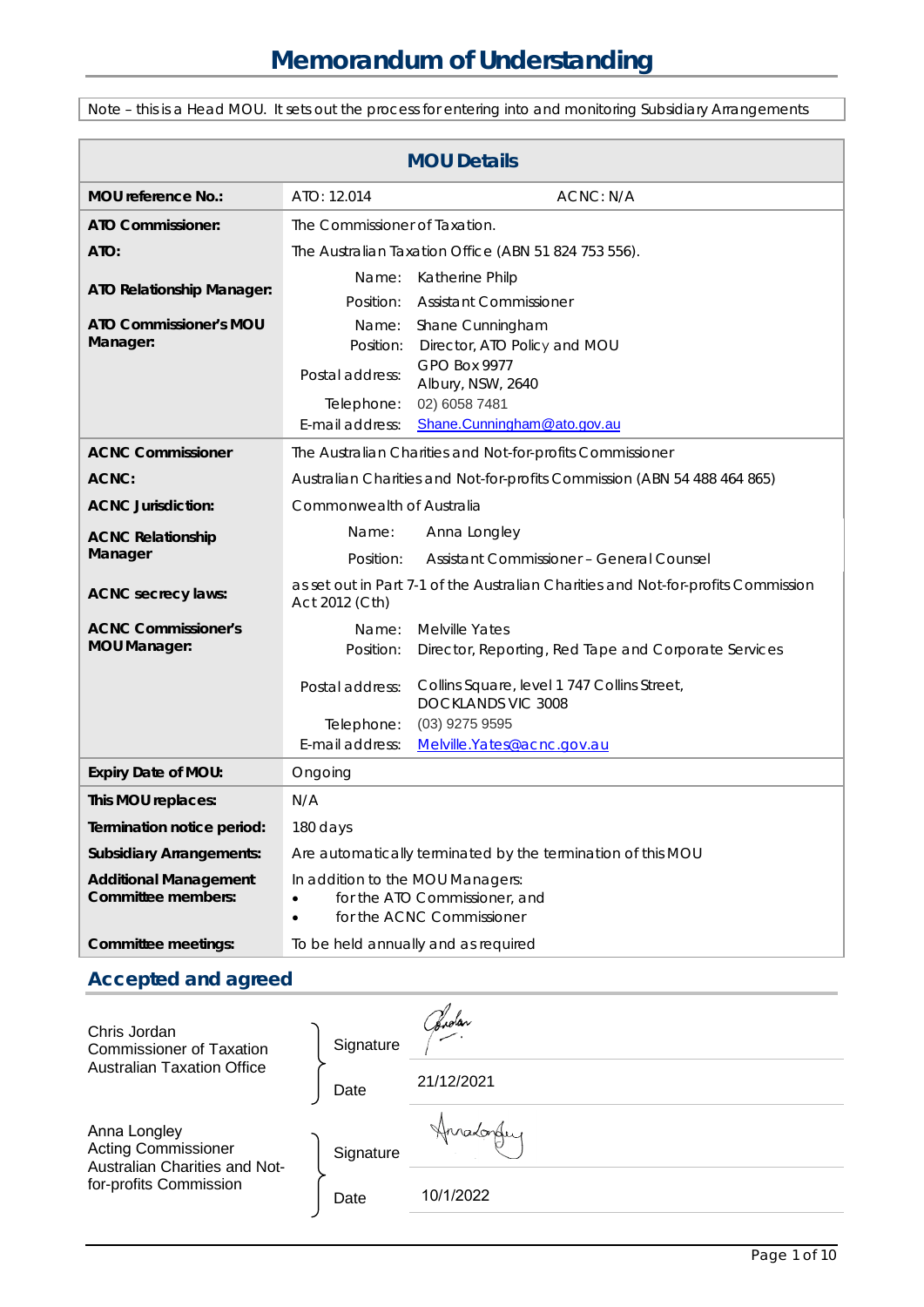### **1. Parties**

This Memorandum of Understanding (**MOU**) is between:

- the Commissioner of Taxation, including in his capacity as Registrar of the Australian Business Register, and
- the Australian Charities and Not-for-profits Commissioner.

### **2. Purpose**

While the Commissioner of Taxation is the Accountable Authority for the ACNC, the ACNC has operational independence. Accordingly, this MOU provides a framework for cooperation between the ACNC and the ATO for entering into Subsidiary Arrangements. A **Subsidiary Arrangement** is an arrangement between ATO and the ACNC for services, exchanges of information or other activities.

### **3. Existing arrangements between the parties**

This MOU revokes and replaces the existing arrangements (if any) identified in the MOU Details.

### **4. This MOU includes Common Provisions**

This MOU includes the **Common Provisions** set out in Part 1 of the Schedule (on the basis that a reference in those provisions to an 'Arrangement' is a reference to this MOU).

### **5. Duration of this MOU**

This MOU commences on the date it's signed by the last party to sign it and continues, unless terminated:

- by the parties at any time by mutual agreement, or
- by either party giving the other a notice of not less than the termination notice period identified in the MOU Details.

The termination of this MOU affects linked Subsidiary Arrangements in the way identified in the MOU Details.

### **6. Proposing a Subsidiary Arrangement**

Either party may give the other a written proposal for a Subsidiary Arrangement. The proposal must set out:

- the information exchanges and/or other activities to be carried out under that Subsidiary Arrangement,
- the parties' MOU Managers for that Subsidiary Arrangement,
- the duration of that Subsidiary Arrangement,
- monitoring, evaluation and reporting requirements for that Subsidiary Arrangement, and
- all other terms proposed for that Subsidiary Arrangement (other than Common Provisions).

Each proposal for a Subsidiary Arrangement is to be cooperatively developed and negotiated by the parties in good faith, and has no status until both parties agree in writing.

### **7. Subsidiary Arrangements include Common Provisions**

Each Subsidiary Arrangement includes the following **Common Provisions** (on the basis that a reference in those provisions to an 'Arrangement' is a reference to that Subsidiary Arrangement):

- The administrative provisions in Part 1 of the Schedule.
- The operative provisions in Part 2 of the Schedule.
- If the Subsidiary Arrangement involves data exchanges the data exchange provisions in Part 3 of the Schedule.
- If the Subsidiary Arrangement involves other activities the activity provisions in Part 4 of the Schedule.
- If the Subsidiary Arrangement involves payments being made the payment provisions in Part 5 of the Schedule.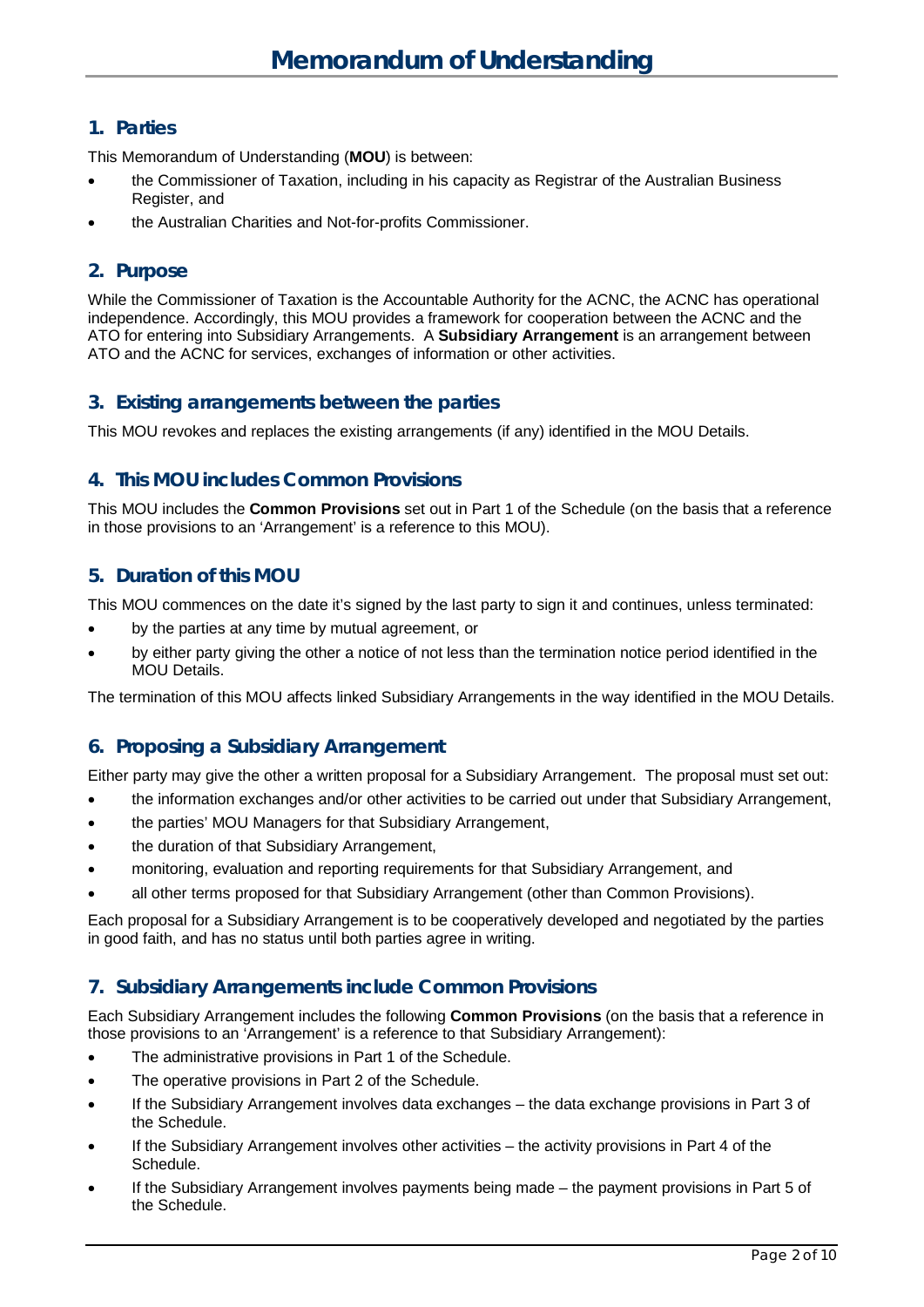### **8. Termination of Subsidiary Arrangements**

The termination or expiry of a Subsidiary Arrangement will not affect:

- this MOU, or
- any other Subsidiary Arrangement (unless that other Subsidiary Arrangement states otherwise).

### **9. MOU Managers and Relationship Managers**

A party's **MOU Manager** and **MOU Relationship Manager** are the persons identified as such in the MOU Details, or such other person (or person in such other position) as that party otherwise notifies the other party. Each party's MOU Manager is responsible for the day to day management of the MOU. Each party's MOU Relationship Manager is responsible for overseeing the strategic operation of the MOU.

#### **10.Management Committee**

The Management Committee consists of the parties' MOU Managers and – if the MOU Details indicates additional Management Committee members for the parties – those additional members when appointed.

Where the MOU Details indicate additional Management Committee members for a party, that party's MOU Manager can (by notice at any time) appoint, remove and replace some or all of those additional members.

### **11.Role of the Management Committee**

The Management Committee is to:

- oversee the strategic operation of the relationship between the parties,
- monitor and evaluate the operation and progress of this MOU and linked Subsidiary Arrangements,
- where relevant, provide brief annual reports on the operation and progress of this MOU and linked Subsidiary Arrangements (including their achievements and any outstanding issues) to their Commissioner for visibility.

#### **12.Management Committee meetings**

The Management Committee is to hold meetings at the frequency indicated in the MOU Details. Either party's MOU Manager can call a meeting by giving reasonable notice to the other. A meeting may be held using any technology consented to by the Management Committee. The consent may be a standing one.

At Management Committee meetings:

- a member can be represented by a nominee,
- the members (and nominees) present at that meeting (or part of it) are to ensure one of their members who is willing to act chairs that meeting (or that part of it),
- the chair is to ensure that minutes of the meeting are taken, and
- the chair may invite other persons to attend the meeting or part of it.

#### **13.Risk Management**

Each party agrees – in carrying out its obligations under this MOU – to apply the [Commonwealth Risk](https://www.finance.gov.au/government/comcover/commonwealth-risk-management-policy)  [Management Policy.](https://www.finance.gov.au/government/comcover/commonwealth-risk-management-policy)

Each party must participate collaboratively in identifying and assessing any risks. Where risks are identified, including shared risk, the parties will need to address and manage the risks in accordance with their respective policies and procedures.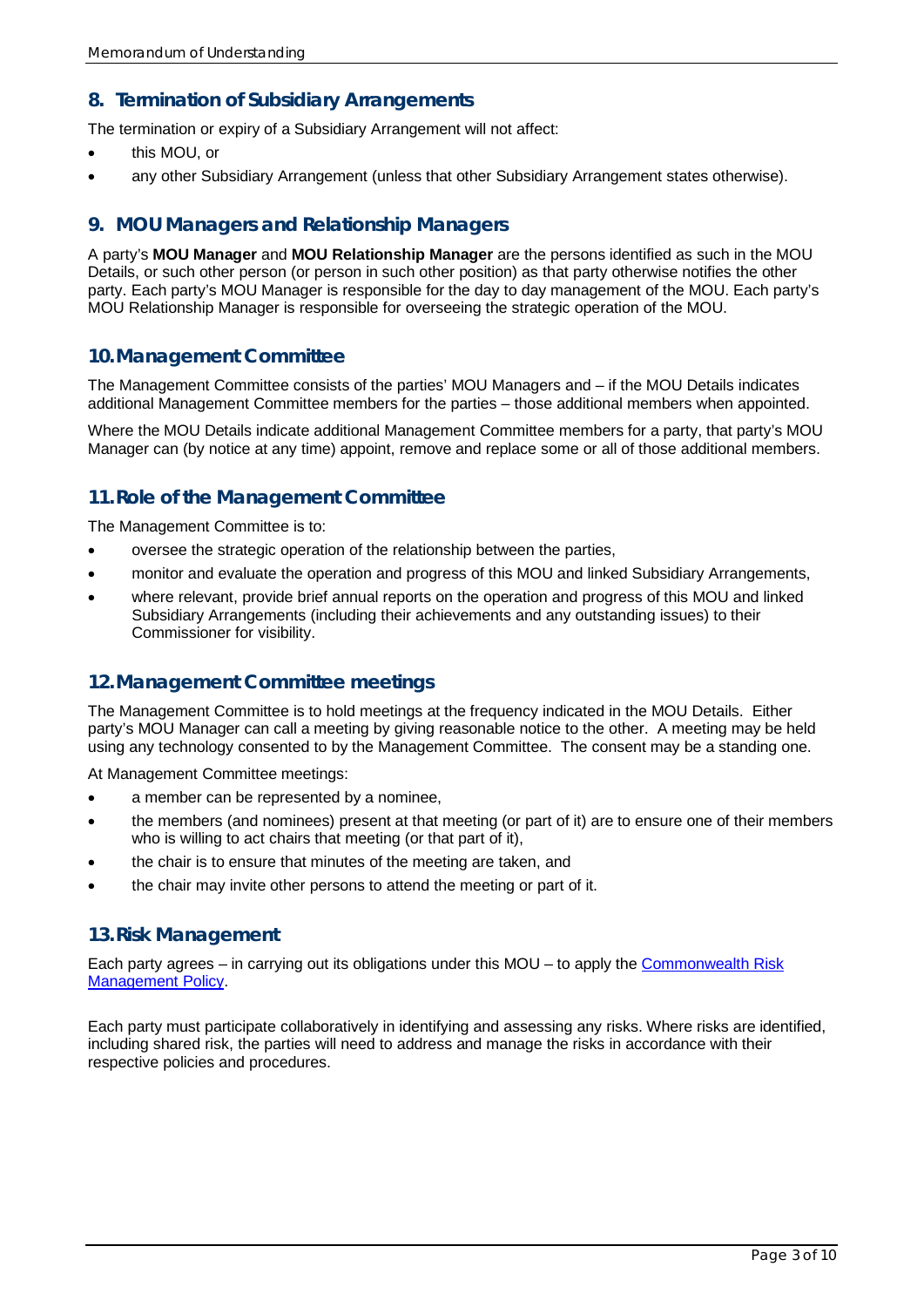# **Part 1 – administrative provisions**

### **c1. Status of this Arrangement**

This Arrangement does not create legally enforceable obligations between the parties.

### **c2. Interpretation of this Arrangement**

In this Arrangement, unless the contrary intention appears:

- a Subsidiary Arrangement, schedule, annexure or other attachment to this Arrangement forms part of this Arrangement,
- a Subsidiary Arrangement, schedule, annexure or other attachment to this Arrangement can override this Arrangement provided:
	- o the inconsistency is specifically identified, and
	- o Each MOU Manager of this arrangement has approved the inconsistency,
- the singular includes the plural and vice versa, and each gender includes the other genders, and
- a reference to a 'person' includes a partnership or body whether incorporated or not.

### **c3. Commencement of this MOU**

This Arrangement commences on the date it's signed by the last party to sign it.

#### **c4. Dispute resolution**

The parties must attempt to resolve any dispute concerning this Arrangement by negotiations at an operational level. However, if those negotiations fail to resolve that dispute:

- either party may give the other a notice setting out specific details of that dispute, and reporting the failure of negotiations to resolve it, and
- if that dispute is not resolved through negotiation between the MOU Managers, that dispute is to be referred upward, through the parties' equivalent management levels, until resolved.

Each party will bear its own costs in complying with this clause and will, to the extent possible, continue to perform its obligations under this Arrangement pending resolution of the dispute.

#### **c5. Notices**

Notices under this Arrangement must be in writing, marked for the attention of the recipient's MOU Manager, and sent to that MOU Manager's address by hand delivery, ordinary or registered pre-paid post, or e-mail transmission, and will be taken to be received by the recipient:

- if hand delivered or sent by registered pre-paid post on the date it is delivered,
- if sent by ordinary pre-paid post  $-3$  business days after the date of posting, or

if sent electronically – on the following business day A notice that is given by a party may be signed by that party's MOU Manager or other authorised officer.

#### **c6. Variation of Arrangement**

Either party may propose a variation of this Arrangement by giving the other a notice setting out details of the proposal. Unless otherwise indicated, this Arrangement can only be varied by agreement of the parties in writing.

A variation to this Arrangement comes into effect on the date it is signed by the last party to sign it.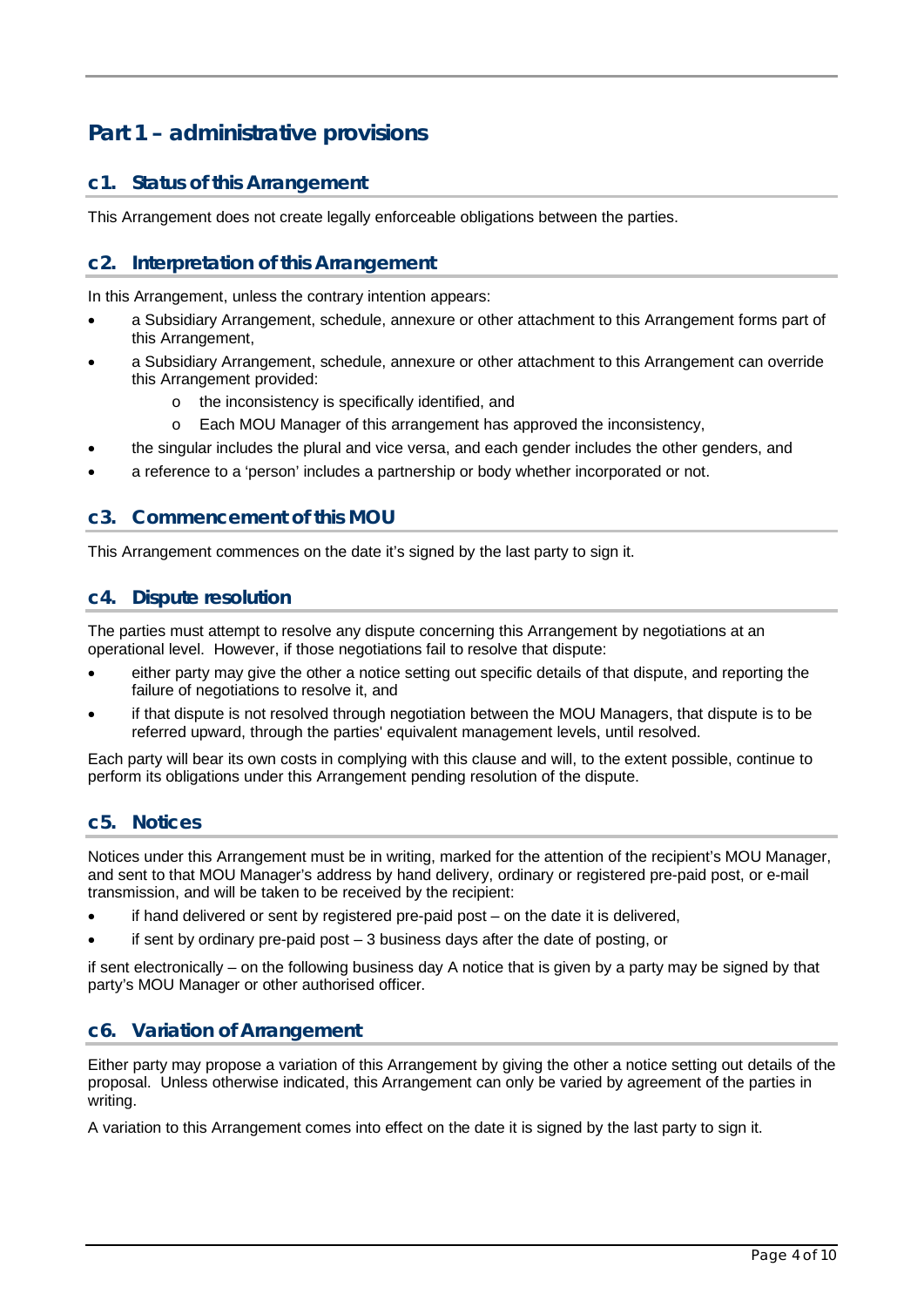# **Part 2 – operative provisions**

### **c7. Mutual assistance**

The parties will be open, honest, cooperative and responsive to each other, respecting each other's functions and roles, and providing each other with positive assistance whenever possible.

### **c8. Use and release of information**

Each party must comply with all laws that govern its use and release of information, including under:

- the ACNC secrecy laws as set out in Part 7-1 of the *Australian Charities and Not-for-profits Commission Act 2012* (Cth),
- the Taxation Laws the *A New Tax System (Australian Business Number) Act 1999*, the *Income Tax Assessment Act 1936*, the *Taxation Administration Act 1953* and other Acts of which the Commissioner has general administration,
- the *Privacy Act 1988* (Cth), and
- the *Freedom of Information Act 1982* (Cth)

#### **c9. Privacy complaints**

If a party receives a complaint alleging an interference with the privacy of an individual by the other party:

- the party receiving that complaint will immediately notify the other of the nature of that complaint and such details of that complaint as are necessary to minimise any (or further) interference, and
- each party is to keep the other informed as to the progress of that complaint as it relates to the other's actions in connection with that allegation of interference.

If the Information Commissioner (within the meaning of the *Australian Information Commissioner Act 2010* (Cth) directs a party to take particular action concerning the handling of personal information, the other party will co-operate with any reasonable request or direction that may result.

### **c10. Confidentiality**

A party may only disclose confidential information of the other party if that disclosure doesn't breach any law (including the *relevant privacy laws*) and is made:

- to its responsible Minister or in response to requests for information from Parliamentary committees or inquiries.
- with the prior written approval of the other party (and provided it complies with any terms and conditions imposed as part of that approval by that other party), or
- as required by applicable government direction, policy or law.

Each party must:

- use due care to safeguard the other party's confidential information and comply with any requirements specified by a party from time to time, and
- notify the other party (as soon as practicable and within one business day unless otherwise specified in the relevant Subsidiary Arrangement) if the party becomes aware of any unauthorised access, copying, use, disclosure in any form, damage or destruction of any of the other party's confidential information.

**Confidential Information** of a party means information relating to the business, affairs or clients of that party which is confidential in nature and the other knows (or should reasonably know) is confidential, but excluding information which becomes public knowledge otherwise than through the other party's fault or negligence.

In the context of this agreement use of the term 'Confidential' does not refer to information classified as CONFIDENTIAL under the Protective Security Policy Framework.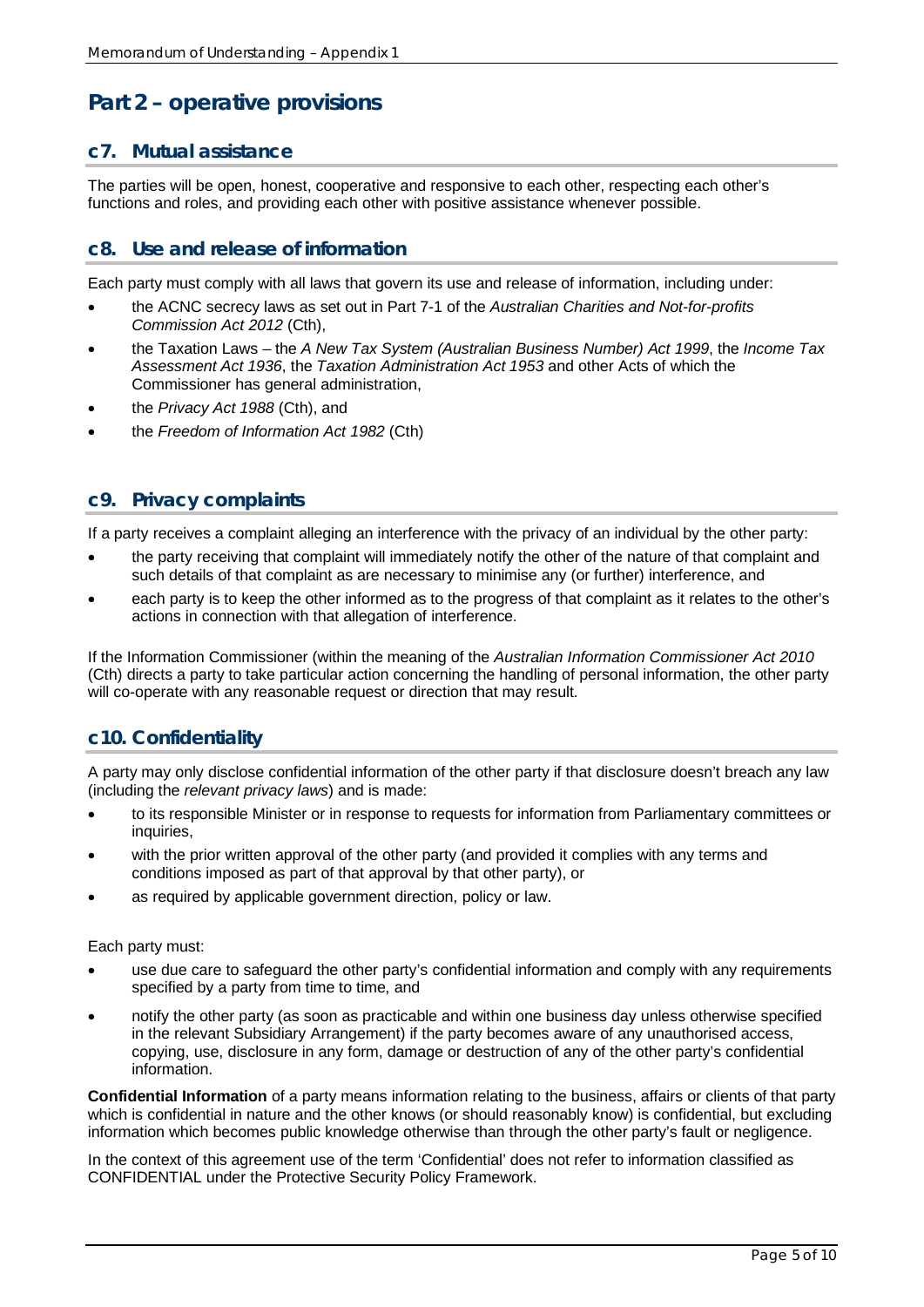### **c11. Intellectual property**

As between the parties, the intellectual property in material brought into existence by or on behalf of the parties in connection with this Arrangement will be:

- owned by (and held by the party primarily responsible for bringing it into existence as custodian for) the Commonwealth, and
- managed (as to licensing, registration and other matters associated with its protection) in accordance with Commonwealth policy and otherwise as agreed between the parties.

**Intellectual property** means all rights and interests arising from intellectual activity in the scientific, literary, artistic and industrial fields, including those in the nature of copyright, patents, designs, trade and service marks, and trade and business names, whatever they are called and wherever and however they arise.

### **c12. General security**

Each party will:

- use processes and procedures to ensure that any activities undertaken by either party comply with all applicable Australian Government security requirements including:
	- o the Protective Security Policy Framework, and<br>
	o The Information Security Manual
	- The Information Security Manual

ensure their personnel will comply with the security procedures that the other party applies in relation to access to its sites and equipment.

#### **c13. Part 2 obligations on termination or expiry**

Clauses c8 to c11 (inclusive) survive the termination or expiry of this Arrangement.

## **Part 3 – data exchange provisions**

#### **c14. Responsibilities in relation to data**

The information held by a party relating to its clients and other third persons (its **data**) may not be accurate, up-to-date, complete or error-free. However, each party is responsible for:

- acting in accordance with, and meeting obligations imposed on it by this Arrangement and the law,
- amending its data within a reasonable time of it being formally notified by a person of changes to their details or of any inaccuracy, omission, defect or error in that data relating to them,
- taking reasonable measures to ensure its data is free from malicious computer codes, and
- testing data it receives from the other to ensure data is free from malicious computer codes.

Information destruction can occur under the Agency's records authority requirements unless a longer period of retention than would otherwise be required is stated in this Head Arrangement or linked Subsidiary Arrangements.

### **c15. Third party claims relating to data**

If a party receives notice of a claim directed against it by a third person concerning any alleged error, defect, inaccuracy or omission in the data provided to, or received from, the other party under this Arrangement:

- the party receiving that notice will be responsible for responding to that claim, and is to notify the other party of that claim within 7 days of that receipt,
- each party is to provide the other with all reasonable assistance in relation to that claim, and
- where that claim is the result of that other party's failure to act in accordance with its responsibilities under this Arrangement or the law, the receiving party may request that other party to reimburse its reasonable costs in responding to and meeting that claim.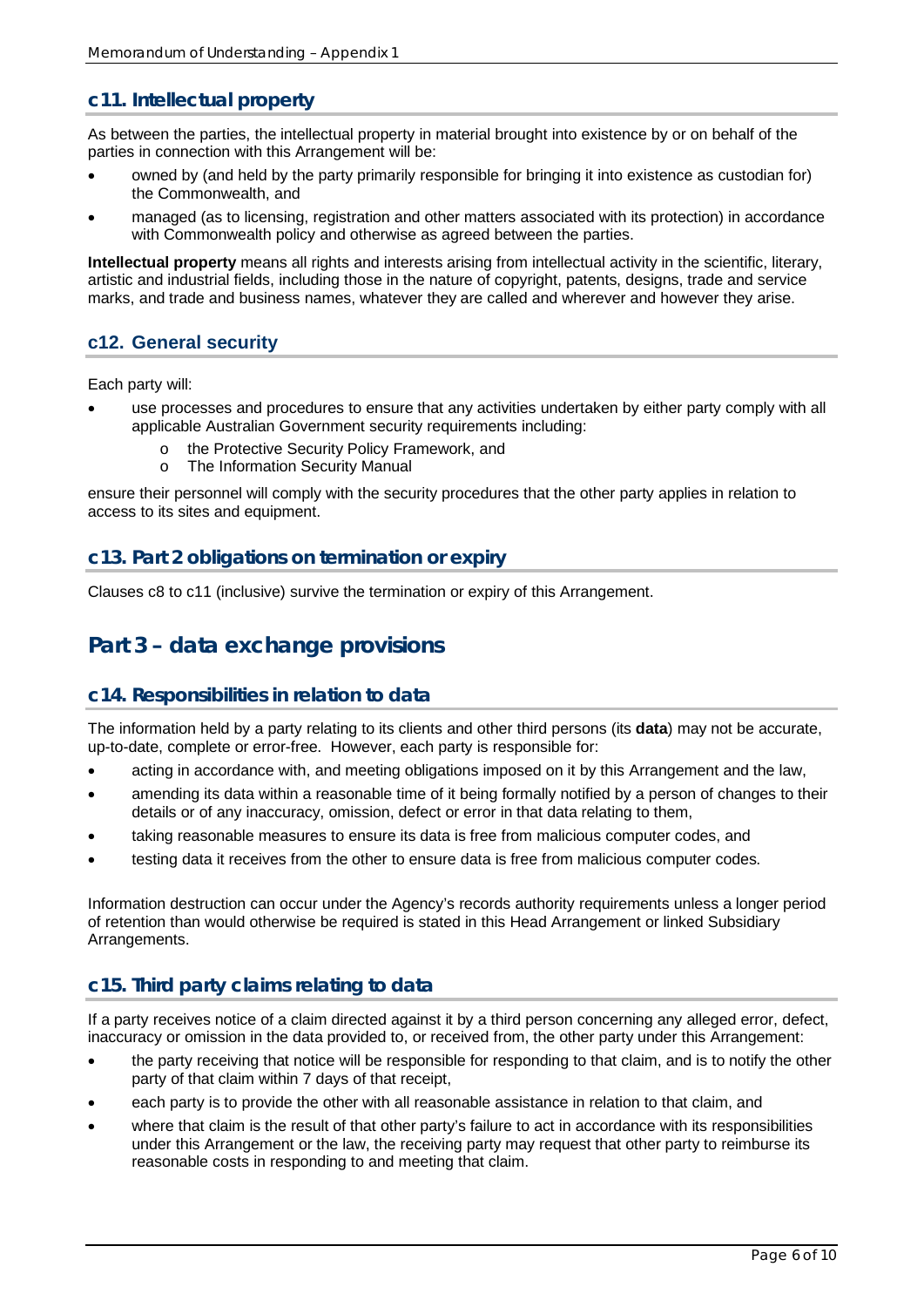## **c16. Data integrity, confidentiality and protection**

Each party will – in relation to the data provided to it by the other party under this Arrangement:

- comply with any relevant Commonwealth policy including:
	- o The Protective Security Policy Framework, and
	- o The Information Security Manual,
- notify the other party as soon as practicable (within one business day unless otherwise specified in the relevant subsidiary arrangement) of any possible error or defect in that data,
- take all reasonable measures to maintain the confidentiality of that data, and ensure that data is only used for the purposes for which that data was provided and is only accessed by persons who have the required security vetting and a legitimate 'need-to-know' to perform their duties,
- data is transferred over agreed secure transfer channels,
- ensure that data is protected by such security safeguards, as are reasonable in the circumstances, against loss, destruction, or unauthorised access, modification, disclosure, recording or use to meet Protective Security Policy Framework and Information Security Manual standards,
- ensure that data is not transferred, or allowed to be accessed by persons, outside Australia without the other party's prior approval (unless otherwise permitted under this Arrangement or an existing overseas data exchange related agreement),
- work together to come to an agreement on how that data is managed/handled by the other party,,
- in the event that a breach has been identified as being an Eligible Breach under the Notifiable Data Breach Scheme (as per *Part IIIC of the Privacy Act 1988*), ensure that all affected parties and individuals are notified, and appropriate mitigating actions taken.

### **c17. Cyber security incidents**

Each party is to promptly inform the other party (and the required official external bodies where appropriate) of any cyber security incidents or breaches to its own ICT systems that impact:

- services for any system which stores, processes or communicates ATO or ACNC information,
- the confidentiality or integrity of that data.

The report must include:

- the cause of the incident,
- what remediation has occurred.

Reporting must occur within 4 business hours after detection of the incident, a preliminary report be provided to the other party within 3 business days, of an incident being detected and a final report is to then be delivered within 5 business days after incident being resolved unless otherwise agree to in writing in a subsidiary arrangement.

Each party is to ensure that cyber security incidents are recorded in a register. At a minimum, the register should include:

- the date the incident was discovered.
- the date the incident occurred.
- a description of the incident, including the personnel and locations involved,
- the action taken,
- the date reported.
- the file reference.

#### **c18. Review of data integrity procedures, systems and safeguards**

Each party may review the systems, procedures and security safeguards that the other party has in place for maintaining the confidentiality and integrity of its data, but a party seeking to conduct any such review:

- must give the other party reasonable notice of that review, and first consult with that other party as to the scope and criteria of that review,
- must comply with the other party's reasonable requirements and directions while on its premises, and
- must not remove any material from the other party's premises without its prior written approval.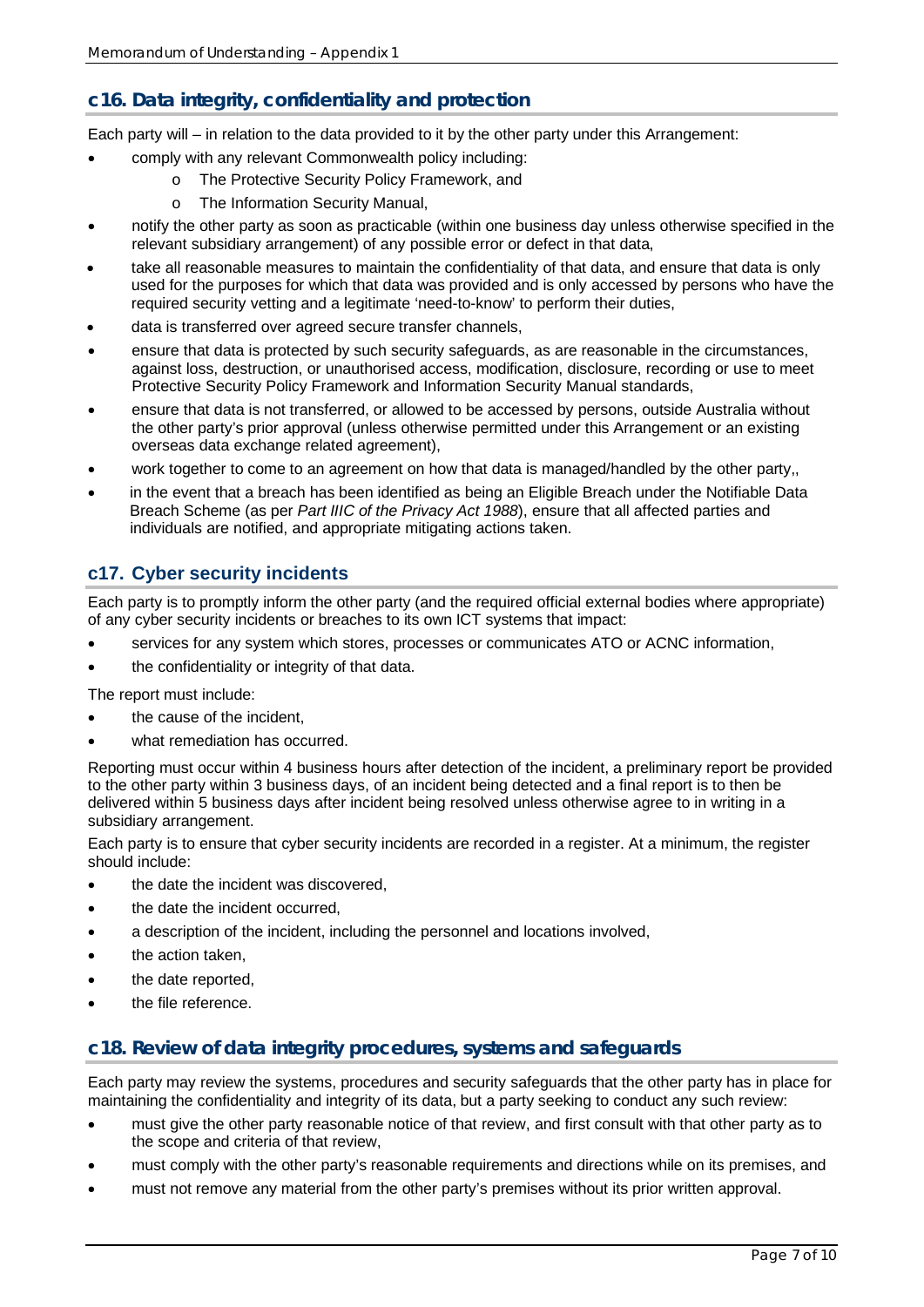### **c19. Part 3 obligations on termination or expiry**

This Arrangement will, from the date of its termination or expiry, continue to apply to an exchange of information requested, but not effected, before that date (provided the law allows that exchange to be made).

In addition, clauses c14 to c16 (inclusive) survive the termination or expiry of this Arrangement.

## **Part 4 – activity provisions**

#### **c20. Governing laws, codes, agreements and policies**

Each party:

- is bound by the terms and conditions of employment set out in the *Public Service Act 1999 (Cth),* the current enterprise agreement, and all other applicable laws and policies;
- acknowledges that employment policies (those linked to the Enterprise Agreement) and relevant finance policies (issued under the *PGPA Act*) made by the ATO Commissioner apply to all ACNC staff unless these are varied by the ATO Commissioner;
- acknowledges that the ACNC Commissioner may opt into other ATO policies or make additional policies that relate to the performance of services by ACNC staff under the *Australian Charities and Not-for-profits Act 2012 (Cth)*;
- note that the list of applicable ATO CEIs will be made available and kept current o[n myATO;](http://myato/Governance/CEIs/Pages/ACNC-CEIs.aspx) ACNC will be consulted where ATO make material changes to any applicable CEIs;
- acknowledges there may, on occasion, be some overlap between policies that relate to the performance of services by ACNC staff and ATO employment and employment-related policies. This may require modification of ATO employment and employment-related policies, as they apply to ACNC staff, to better assist them in the carrying out of their duties, and
- agrees to raise such issues at the earliest possible opportunity via the MOU Managers, who will actively cooperate to identify options and develop timely solutions to the issues. Agreed outcomes will be documented appropriately.

### **c21. Conduct of the parties**

Each party must:

- carry out the functions and responsibilities allocated to it by this Arrangement in good faith,
- mutually assist the other party to facilitate the activities the subject of this Arrangement,
- ensure that its own personnel have the training and skills to effectively participate in those activities,
- reasonably co-operate with the auditing and reporting requirements of the other party, and
- advise the other party if it becomes aware of any circumstance that might affect the carrying out of those activities or the viability of this Arrangement.

#### **c22. Conflicts of Interest**

Each party:

- confirms that no conflict of interest exists or is likely to arise in relation to the performance of its obligations under this Arrangement,
- will endeavour to ensure that no such conflict of interest arises, and
- agrees to promptly notify the other if a such conflict arises or becomes likely to arise.

Where a party notifies the other of an actual or potential conflict of interest, the parties will discuss and agree the necessary actions they are to take to ensure that conflict of interest is avoided.

#### **c23. Sub-contracts and third party contracts**

Where a party enters into a sub-contract or third party contract to deliver activities the focus of this MOU or any linked Subsidiary Arrangements, the parties will negotiate in good faith, agree in writing and that party will be solely responsible for: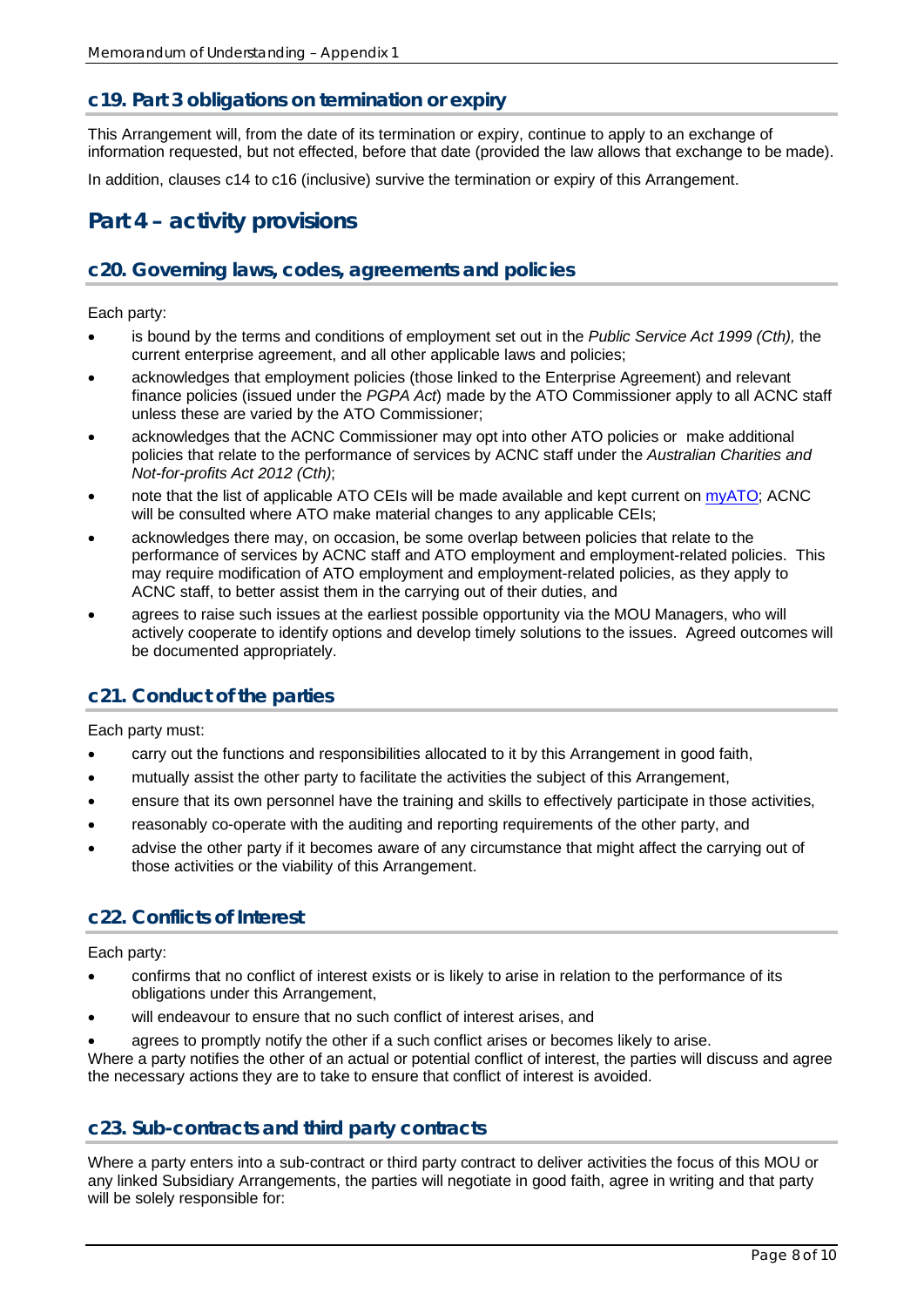- compliance with all legal and regulatory requirements in relation to such contracting,
- the engagement, management, coordination and payment of, and all communications with, such contractors, and
- all other matters in connection with that contract and/or those contractors.

This clause survives the termination or expiry of this Arrangement and agreed third party contractual arrangements.

## **Part 5 – payment provisions**

### **c24. Accounts and records**

Where payments are to be made under this Arrangement, each party will:

- keep proper and detailed accounts and records in relation to the relevant activities, services or materials provided, and costs incurred, by it under this Arrangement,
- maintain those accounts and records for a minimum period of seven years following expiry or termination of this Arrangement, and
- provide the other with sufficient access to its financial management information to enable the other to monitor expenditure, resolve queries, complete internal audit processes, and comply with regulatory requirements and procedures (such as those imposed by the *Public Governance, Performance and Accountability Act 2013*, , the Australian National Audit Office and the Auditor-General, as applicable).

### **c25. Payments and invoices**

Where an amount becomes payable under this Arrangement, that payment is to be made within 30 days of receipt of a correctly rendered invoice. However, a party need not pay an amount disputed by it in good faith until the dispute is resolved.

#### **c26. Correctly rendered invoices**

An invoice is correctly rendered if:

- it identifies this Arrangement, the activities, services or materials to which it relates, and correctly calculates the amounts payable in respect of them,
- unless the GST law does not require a tax invoice to be issued for the supply of those activities, services or materials – it constitutes a valid tax invoice under the GST law, and
- a person holding the necessary authority has certified that:
	- o the invoice has been correctly calculated,<br>
	o the activities, services or materials to which
	- the activities, services or materials to which the invoice relates have been carried out or provided in accordance with this Arrangement, and
	- o in the case of reimbursable costs, that those costs have actually been paid.

For the purposes of this and the next clause, a tax invoice includes an adjustment note, and a word or phrase defined in the *A New Tax System (Goods and Services Tax) Act 1999* has the same meaning.

### **c27. Goods and Services Tax**

In this clause **Payments** are amounts payable for the supply of goods, services or other things under this MOU (other than by this clause) that are not expressly described as being GST inclusive.

- All Payments are taken to be exclusive of GST.
- If GST is imposed on a supply made under this MOU, the recipient must pay the supplier in addition to the Payment for that supply, and at the time of making that Payment:
	- o an amount calculated by multiplying that Payment by the prevailing applicable GST rate under the GST law, provided that
	- $\circ$  if the Payment to the supplier is a reimbursement or indemnification calculated by reference to a loss, cost or expense it has incurred, the Payment will first be reduced by the amount of the input tax credit to which the supplier is entitled for that loss, cost or expense.
- Each party must provide to the other relevant party all information reasonably required: